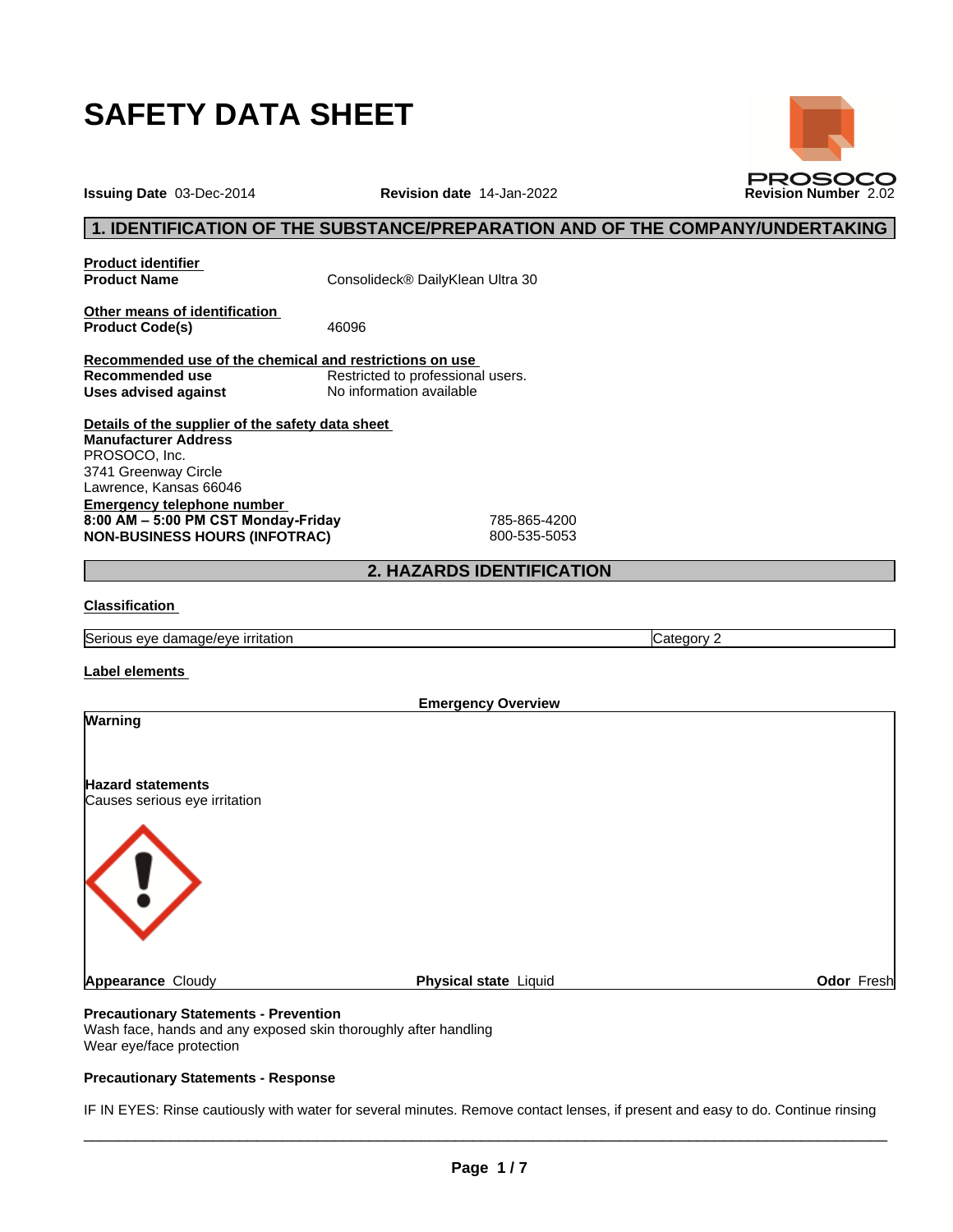If eye irritation persists: Get medical advice/attention

**Hazards not otherwise classified (HNOC)**

**Other information**

• Causes mild skin irritation

## **3. COMPOSITION/INFORMATION ON INGREDIENTS**

 $\_$  ,  $\_$  ,  $\_$  ,  $\_$  ,  $\_$  ,  $\_$  ,  $\_$  ,  $\_$  ,  $\_$  ,  $\_$  ,  $\_$  ,  $\_$  ,  $\_$  ,  $\_$  ,  $\_$  ,  $\_$  ,  $\_$  ,  $\_$  ,  $\_$  ,  $\_$  ,  $\_$  ,  $\_$  ,  $\_$  ,  $\_$  ,  $\_$  ,  $\_$  ,  $\_$  ,  $\_$  ,  $\_$  ,  $\_$  ,  $\_$  ,  $\_$  ,  $\_$  ,  $\_$  ,  $\_$  ,  $\_$  ,  $\_$  ,

| <b>Chemical name</b>                   | CAS No.    | Weight-%   | <b>Trade Secret</b> |
|----------------------------------------|------------|------------|---------------------|
| Water                                  | 7732-18-5  | $60 - 100$ |                     |
| Decylamine Oxide                       | 2605-79-0  | 3 - 1      |                     |
| Octyl Dimethyl Amine Oxide             | 2605-78-9  | 3 - 1      |                     |
| Ethyl Hexanol Ethoxylated Propoxylated | 64366-70-7 | - 5        |                     |

\* The exact percentage (concentration) ofcomposition has been withheld as a trade secret.

## **4. FIRST AID MEASURES**

|  |  | Description of first aid measures |  |
|--|--|-----------------------------------|--|
|--|--|-----------------------------------|--|

| <b>General advice</b>                                       | If symptoms persist, call a physician.                                                                                                                                                                                  |
|-------------------------------------------------------------|-------------------------------------------------------------------------------------------------------------------------------------------------------------------------------------------------------------------------|
| Eye contact                                                 | Immediately flush with plenty of water. After initial flushing, remove any contact lenses and<br>continue flushing for at least 15 minutes. Keep eye wide open while rinsing. If symptoms<br>persist, call a physician. |
| <b>Skin Contact</b>                                         | Wash off immediately with plenty of water for at least 15 minutes. Remove contaminated<br>clothing and shoes. Wash contaminated clothing before reuse. If skin irritation persists, call<br>a physician.                |
| <b>Inhalation</b>                                           | Move to fresh air in case of accidental inhalation of vapors or decomposition products. If<br>symptoms persist, call a physician.                                                                                       |
| Ingestion                                                   | Do NOT induce vomiting. Rinse mouth. Drink plenty of water. Never give anything by mouth<br>to an unconscious person. Call a physician.                                                                                 |
| Self-protection of the first aider                          | Use personal protective equipment as required.                                                                                                                                                                          |
| Most important symptoms and effects, both acute and delayed |                                                                                                                                                                                                                         |
| <b>Symptoms</b>                                             | Causes serious eye irritation. Causes mild skin irritation.                                                                                                                                                             |
|                                                             | Indication of any immediate medical attention and special treatment needed                                                                                                                                              |
| Note to physicians                                          | Treat symptomatically.                                                                                                                                                                                                  |

# **5. FIRE-FIGHTING MEASURES**

#### **Suitable Extinguishing Media**

Use extinguishing measures that are appropriate to local circumstances and the surrounding environment.

**Unsuitable Extinguishing Media** Caution: Use of water spray when fighting fire may be inefficient.

## **Specific hazards arising from the chemical**

Keep away from heat.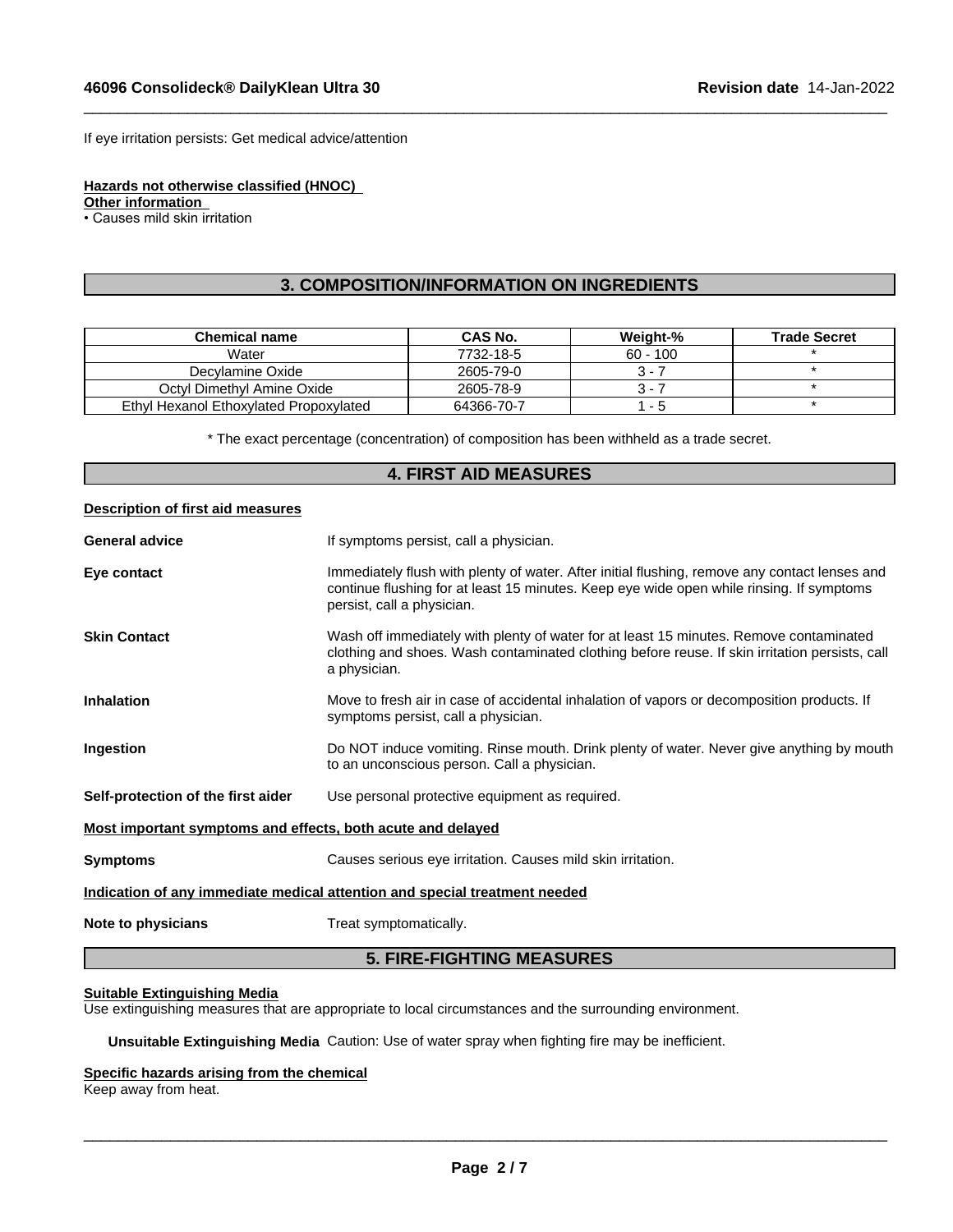#### **Protective equipment and precautions for firefighters**

As in any fire, wear self-contained breathing apparatus pressure-demand, MSHA/NIOSH (approved or equivalent) and full protective gear.

 $\_$  ,  $\_$  ,  $\_$  ,  $\_$  ,  $\_$  ,  $\_$  ,  $\_$  ,  $\_$  ,  $\_$  ,  $\_$  ,  $\_$  ,  $\_$  ,  $\_$  ,  $\_$  ,  $\_$  ,  $\_$  ,  $\_$  ,  $\_$  ,  $\_$  ,  $\_$  ,  $\_$  ,  $\_$  ,  $\_$  ,  $\_$  ,  $\_$  ,  $\_$  ,  $\_$  ,  $\_$  ,  $\_$  ,  $\_$  ,  $\_$  ,  $\_$  ,  $\_$  ,  $\_$  ,  $\_$  ,  $\_$  ,  $\_$  ,

|                                                              | <b>6. ACCIDENTAL RELEASE MEASURES</b>                                                                                                                                                                                                                                                                                            |  |
|--------------------------------------------------------------|----------------------------------------------------------------------------------------------------------------------------------------------------------------------------------------------------------------------------------------------------------------------------------------------------------------------------------|--|
|                                                              | Personal precautions, protective equipment and emergency procedures                                                                                                                                                                                                                                                              |  |
| <b>Personal precautions</b>                                  | Use personal protective equipment as required. Slippery when spilled.                                                                                                                                                                                                                                                            |  |
| <b>Environmental precautions</b>                             |                                                                                                                                                                                                                                                                                                                                  |  |
| <b>Environmental precautions</b>                             | Prevent further leakage or spillage if safe to do so. Prevent product from entering drains.<br>See Section 12 for additional ecological information.                                                                                                                                                                             |  |
| Methods and material for containment and cleaning up         |                                                                                                                                                                                                                                                                                                                                  |  |
| <b>Methods for containment</b>                               | Prevent further leakage or spillage if safe to do so. Dike far ahead of liquid spill for later<br>disposal.                                                                                                                                                                                                                      |  |
| Methods for cleaning up                                      | Dam up. Use personal protective equipment as required. Soak up with inert absorbent<br>material. Pick up and transfer to properly labeled containers. Clean contaminated surface<br>thoroughly.                                                                                                                                  |  |
|                                                              | 7. HANDLING AND STORAGE                                                                                                                                                                                                                                                                                                          |  |
| <b>Precautions for safe handling</b>                         |                                                                                                                                                                                                                                                                                                                                  |  |
| Advice on safe handling                                      | Handle in accordance with good industrial hygiene and safety practice. Use personal<br>protective equipment as required. Avoid breathing vapors or mists.                                                                                                                                                                        |  |
| Conditions for safe storage, including any incompatibilities |                                                                                                                                                                                                                                                                                                                                  |  |
| <b>Storage Conditions</b>                                    | Keep containers tightly closed in a dry, cool and well-ventilated place. Keep in properly<br>labeled containers. Keep out of the reach of children.                                                                                                                                                                              |  |
| Incompatible materials                                       | Strong acids. Strong oxidizing agents.                                                                                                                                                                                                                                                                                           |  |
|                                                              | 8. EXPOSURE CONTROLS/PERSONAL PROTECTION                                                                                                                                                                                                                                                                                         |  |
| <b>Control parameters</b>                                    |                                                                                                                                                                                                                                                                                                                                  |  |
| <b>Exposure Guidelines</b>                                   | This product, as supplied, does not contain any hazardous materials with occupational                                                                                                                                                                                                                                            |  |
| <b>Appropriate engineering controls</b>                      | exposure limits established by the region specific regulatory bodies.                                                                                                                                                                                                                                                            |  |
| <b>Engineering Controls</b>                                  | Showers. Eyewash stations.                                                                                                                                                                                                                                                                                                       |  |
|                                                              | Individual protection measures, such as personal protective equipment                                                                                                                                                                                                                                                            |  |
| <b>Eye/face protection</b>                                   | Wear safety glasses with side shields (or goggles).                                                                                                                                                                                                                                                                              |  |
| Skin and body protection                                     | Wear protective gloves and protective clothing.                                                                                                                                                                                                                                                                                  |  |
| <b>Respiratory protection</b>                                | If exposure limits are exceeded or irritation is experienced, NIOSH/MSHA approved<br>respiratory protection should be worn. Positive-pressure supplied air respirators may be<br>required for high airborne contaminant concentrations. Respiratory protection must be<br>provided in accordance with current local regulations. |  |
| <b>General Hygiene Considerations</b>                        | Handle in accordance with good industrial hygiene and safety practice. When using do not<br>eat, drink or smoke. Regular cleaning of equipment, work area and clothing is                                                                                                                                                        |  |
|                                                              |                                                                                                                                                                                                                                                                                                                                  |  |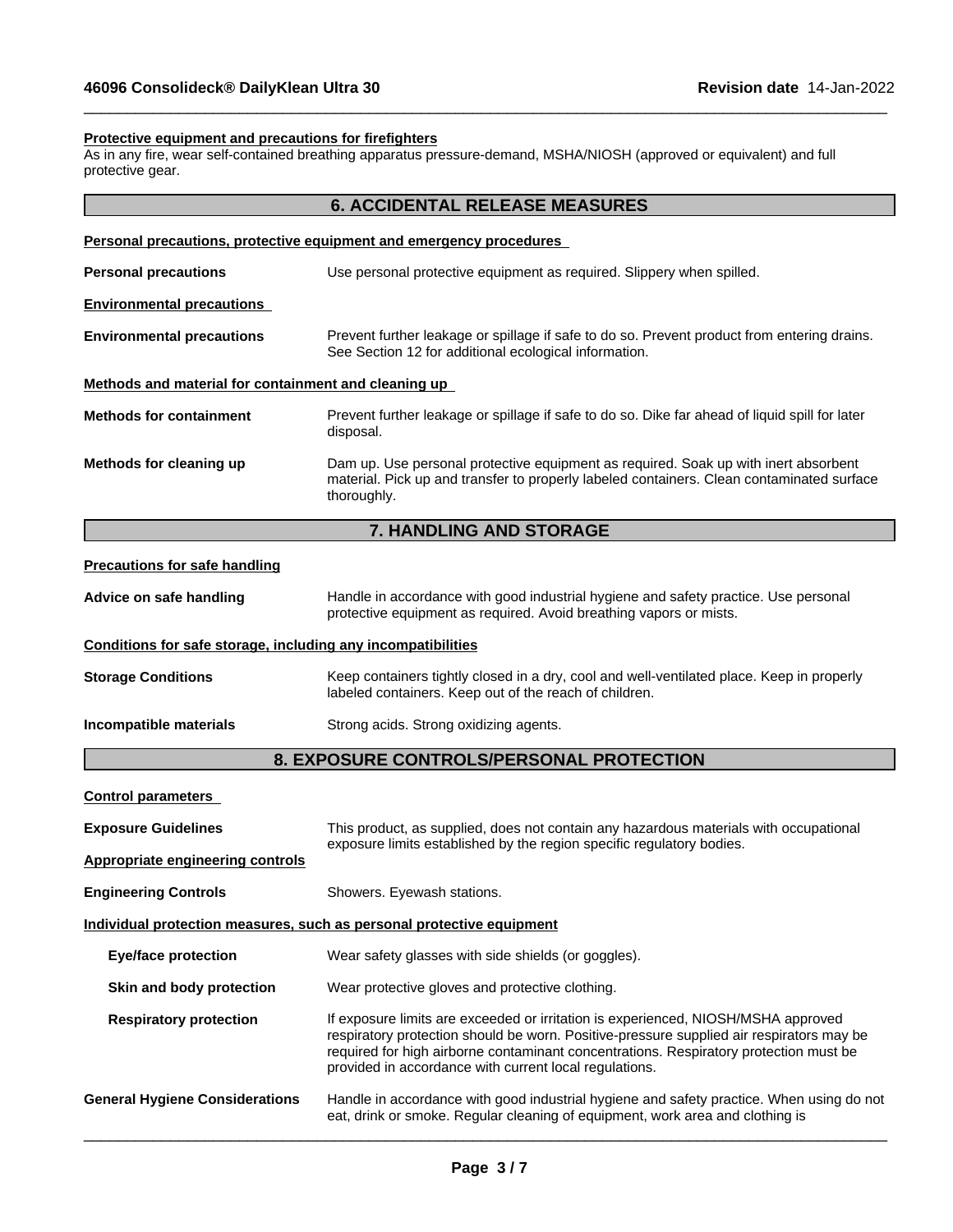recommended.

# **9. PHYSICAL AND CHEMICAL PROPERTIES**

 $\_$  ,  $\_$  ,  $\_$  ,  $\_$  ,  $\_$  ,  $\_$  ,  $\_$  ,  $\_$  ,  $\_$  ,  $\_$  ,  $\_$  ,  $\_$  ,  $\_$  ,  $\_$  ,  $\_$  ,  $\_$  ,  $\_$  ,  $\_$  ,  $\_$  ,  $\_$  ,  $\_$  ,  $\_$  ,  $\_$  ,  $\_$  ,  $\_$  ,  $\_$  ,  $\_$  ,  $\_$  ,  $\_$  ,  $\_$  ,  $\_$  ,  $\_$  ,  $\_$  ,  $\_$  ,  $\_$  ,  $\_$  ,  $\_$  ,

#### **Information on basic physical and chemical properties**

| <b>Physical state</b><br>Appearance<br>Color                                                                                                                                                                             | Liquid<br>Cloudy<br>colorless                                                                                                                                        | Odor<br>Odor threshold | Fresh<br>No information available |
|--------------------------------------------------------------------------------------------------------------------------------------------------------------------------------------------------------------------------|----------------------------------------------------------------------------------------------------------------------------------------------------------------------|------------------------|-----------------------------------|
| <b>Property</b><br>рH<br>Melting point / freezing point °F<br>Boiling point / boiling range                                                                                                                              | Values<br>7.84<br>$-1$ °C / 30 °F<br>No information available                                                                                                        | Remarks • Method       |                                   |
| <b>Flash point</b><br><b>Evaporation rate</b><br>Flammability (solid, gas)<br><b>Flammability Limit in Air</b>                                                                                                           | $> 93$ °C $/ > 200$ °F<br>No information available<br>No information available                                                                                       | <b>ASTM D 3278</b>     |                                   |
| <b>Upper flammability limit:</b><br>Lower flammability limit:<br>Vapor pressure<br>Vapor density<br><b>Specific gravity</b>                                                                                              | No information available<br>No information available<br>No information available<br>No information available<br>.998                                                 |                        |                                   |
| <b>Water solubility</b><br>Solubility in other solvents<br><b>Partition coefficient</b><br><b>Autoignition temperature</b><br><b>Decomposition temperature</b><br><b>Kinematic viscosity</b><br><b>Dynamic viscosity</b> | No information available<br>No information available<br>No information available<br>No information available<br>No information available<br>No information available |                        |                                   |

# **10. STABILITY AND REACTIVITY**

#### **Reactivity**

No data available

## **Chemical stability**

Stable under recommended storage conditions.

#### **Possibility of hazardous reactions**

None under normal processing.

#### **Conditions to avoid**

None known based on information supplied.

## **Incompatible materials**

Strong acids. Strong oxidizing agents.

#### **Hazardous decomposition products**

Carbon monoxide. Hazardous combustion products.

# **11. TOXICOLOGICAL INFORMATION**

#### **Information on likely routes of exposure**

| <b>Product Information</b> | Causes serious eye irritation Causes mild skin irritation |
|----------------------------|-----------------------------------------------------------|
| <b>Inhalation</b>          | Avoid breathing vapors or mists.                          |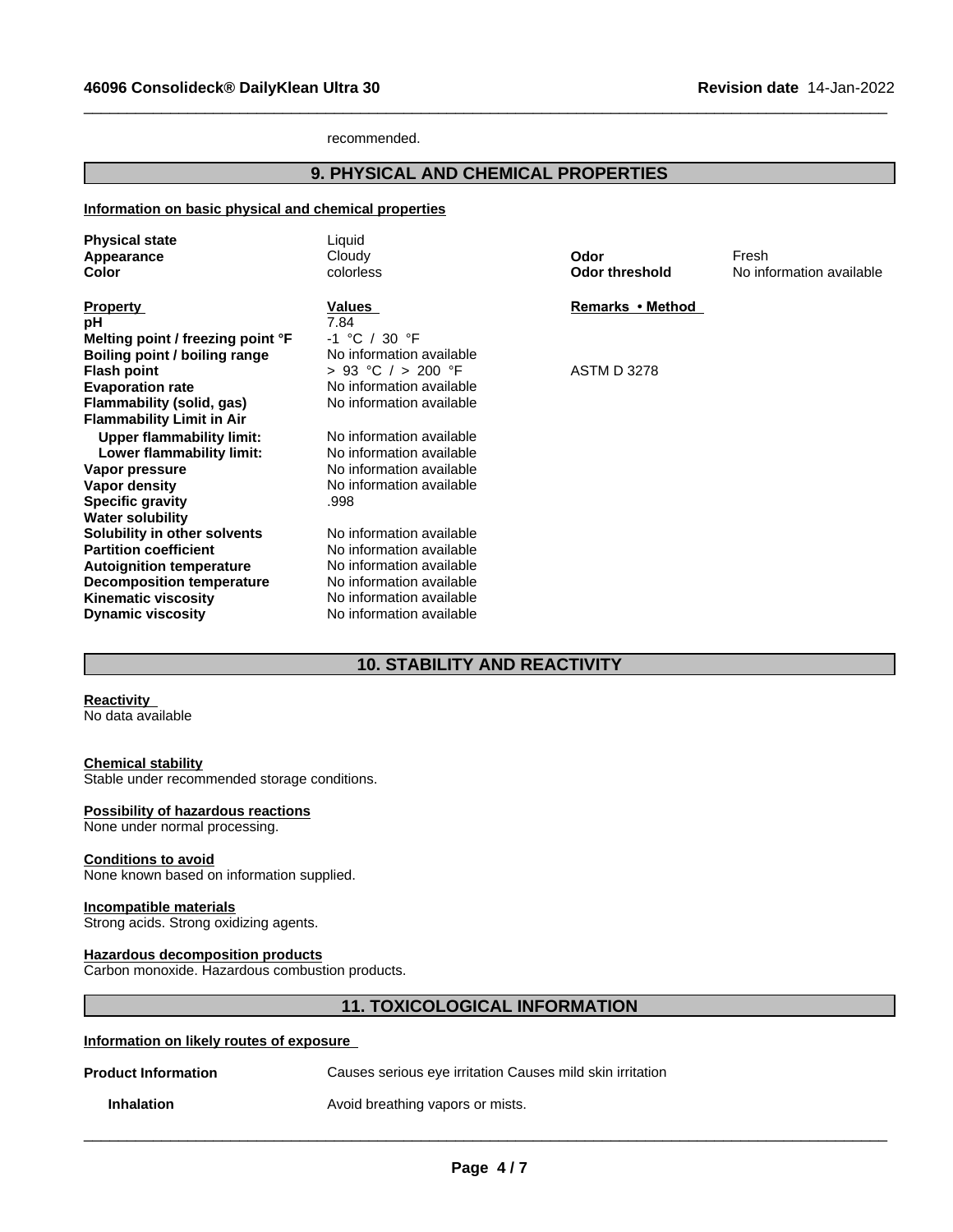| Eye contact                                                                                                                              | Causes serious eye irritation.                                                                         |             |                                                                                           |  |
|------------------------------------------------------------------------------------------------------------------------------------------|--------------------------------------------------------------------------------------------------------|-------------|-------------------------------------------------------------------------------------------|--|
| <b>Skin Contact</b>                                                                                                                      | Causes mild skin irritation.                                                                           |             |                                                                                           |  |
| Ingestion                                                                                                                                | Do not taste or swallow. May be harmful if swallowed.                                                  |             |                                                                                           |  |
| <b>Component Information</b>                                                                                                             |                                                                                                        |             |                                                                                           |  |
| <b>Chemical name</b>                                                                                                                     | LD50/Oral                                                                                              | LD50/Dermal | <b>Inhalation LC50</b>                                                                    |  |
| Water                                                                                                                                    | $> 90$ mL/kg (Rat)                                                                                     |             |                                                                                           |  |
| 7732-18-5                                                                                                                                |                                                                                                        |             |                                                                                           |  |
| Symptoms related to the physical, chemical and toxicological characteristics                                                             |                                                                                                        |             |                                                                                           |  |
| <b>Symptoms</b>                                                                                                                          | Causes serious eye irritation. Causes mild skin irritation.                                            |             |                                                                                           |  |
| Delayed and immediate effects as well as chronic effects from short and long-term exposure                                               |                                                                                                        |             |                                                                                           |  |
| <b>Sensitization</b>                                                                                                                     | No information available.                                                                              |             |                                                                                           |  |
|                                                                                                                                          |                                                                                                        |             |                                                                                           |  |
| Germ cell mutagenicity                                                                                                                   | No information available.                                                                              |             |                                                                                           |  |
| Carcinogenicity                                                                                                                          |                                                                                                        |             | This product does not contain any carcinogens or potential carcinogens as listed by OSHA, |  |
|                                                                                                                                          | IARC or NTP.                                                                                           |             |                                                                                           |  |
| <b>Reproductive toxicity</b>                                                                                                             | No information available.                                                                              |             |                                                                                           |  |
| <b>STOT - single exposure</b>                                                                                                            | No information available.                                                                              |             |                                                                                           |  |
| <b>STOT - repeated exposure</b>                                                                                                          | No information available.                                                                              |             |                                                                                           |  |
| <b>Aspiration hazard</b>                                                                                                                 | No information available.                                                                              |             |                                                                                           |  |
| Numerical measures of toxicity - Product Information                                                                                     |                                                                                                        |             |                                                                                           |  |
|                                                                                                                                          |                                                                                                        |             |                                                                                           |  |
| Unknown acute toxicity<br>The following values are calculated based on chapter 3.1 of the GHS document . mg/kg<br><b>ATEmix (dermal)</b> | 32488 mg/kg mg/l                                                                                       |             |                                                                                           |  |
|                                                                                                                                          |                                                                                                        |             |                                                                                           |  |
|                                                                                                                                          | <b>12. ECOLOGICAL INFORMATION</b>                                                                      |             |                                                                                           |  |
| <b>Ecotoxicity</b>                                                                                                                       |                                                                                                        |             |                                                                                           |  |
| Persistence and degradability                                                                                                            |                                                                                                        |             |                                                                                           |  |
| No information available.                                                                                                                |                                                                                                        |             |                                                                                           |  |
| <b>Bioaccumulation</b><br>No information available.                                                                                      |                                                                                                        |             |                                                                                           |  |
|                                                                                                                                          |                                                                                                        |             |                                                                                           |  |
| Other adverse effects                                                                                                                    | No information available                                                                               |             |                                                                                           |  |
|                                                                                                                                          | <b>13. DISPOSAL CONSIDERATIONS</b>                                                                     |             |                                                                                           |  |
|                                                                                                                                          |                                                                                                        |             |                                                                                           |  |
| <b>Waste treatment methods</b>                                                                                                           |                                                                                                        |             |                                                                                           |  |
| <b>Disposal of wastes</b>                                                                                                                | Disposal should be in accordance with applicable regional, national and local laws and<br>regulations. |             |                                                                                           |  |
| <b>Contaminated packaging</b>                                                                                                            | Do not reuse container.                                                                                |             |                                                                                           |  |
|                                                                                                                                          |                                                                                                        |             |                                                                                           |  |
|                                                                                                                                          |                                                                                                        |             |                                                                                           |  |

 $\_$  ,  $\_$  ,  $\_$  ,  $\_$  ,  $\_$  ,  $\_$  ,  $\_$  ,  $\_$  ,  $\_$  ,  $\_$  ,  $\_$  ,  $\_$  ,  $\_$  ,  $\_$  ,  $\_$  ,  $\_$  ,  $\_$  ,  $\_$  ,  $\_$  ,  $\_$  ,  $\_$  ,  $\_$  ,  $\_$  ,  $\_$  ,  $\_$  ,  $\_$  ,  $\_$  ,  $\_$  ,  $\_$  ,  $\_$  ,  $\_$  ,  $\_$  ,  $\_$  ,  $\_$  ,  $\_$  ,  $\_$  ,  $\_$  ,

# **14. TRANSPORT INFORMATION**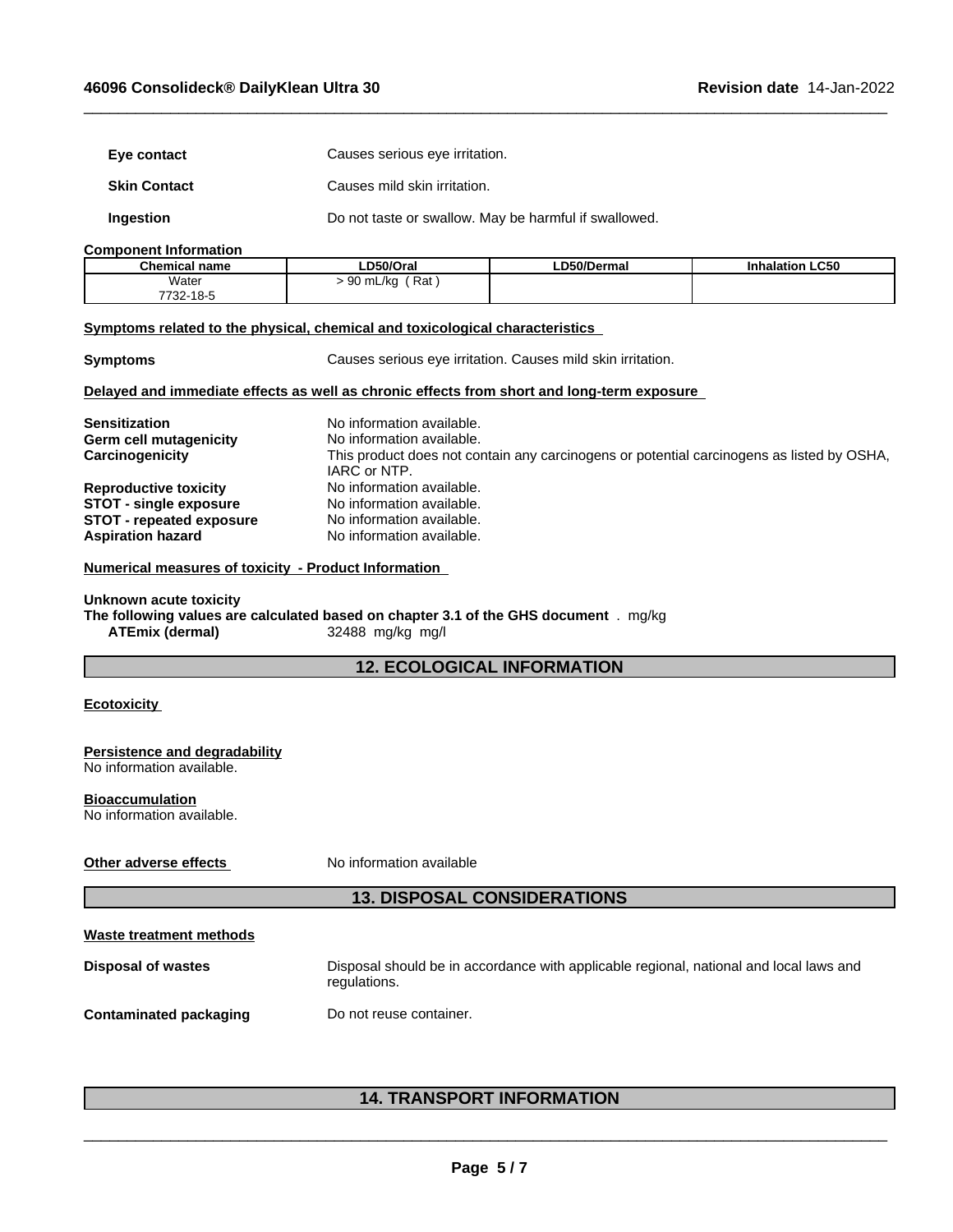**DOT** Not Regulated for all modes of transportation.

 $\_$  ,  $\_$  ,  $\_$  ,  $\_$  ,  $\_$  ,  $\_$  ,  $\_$  ,  $\_$  ,  $\_$  ,  $\_$  ,  $\_$  ,  $\_$  ,  $\_$  ,  $\_$  ,  $\_$  ,  $\_$  ,  $\_$  ,  $\_$  ,  $\_$  ,  $\_$  ,  $\_$  ,  $\_$  ,  $\_$  ,  $\_$  ,  $\_$  ,  $\_$  ,  $\_$  ,  $\_$  ,  $\_$  ,  $\_$  ,  $\_$  ,  $\_$  ,  $\_$  ,  $\_$  ,  $\_$  ,  $\_$  ,  $\_$  ,

# **15. REGULATORY INFORMATION**

# **International Inventories TSCA** Complies<br> **DSL/NDSL** Complies  **Legend:**

Non-controlled

 *TSCA - United States Toxic Substances Control Act Section 8(b) Inventory DSL/NDSL - Canadian Domestic Substances List/Non-Domestic Substances List*

## **US Federal Regulations**

#### **SARA 313**

Section 313 of Title III of the Superfund Amendments and Reauthorization Act of 1986 (SARA). This product does not contain any chemicals which are subject to the reporting requirements of the Act and Title 40 of the Code of Federal Regulations, Part 372

#### **SARA 311/312 Hazard Categories**

| Acute health hazard               | Yes |  |
|-----------------------------------|-----|--|
| <b>Chronic Health Hazard</b>      | No. |  |
| Fire hazard                       | N٥  |  |
| Sudden release of pressure hazard | N٥  |  |
| <b>Reactive Hazard</b>            | N٥  |  |

### **CWA** (Clean Water Act)

This product does not contain any substances regulated as pollutants pursuant to the Clean Water Act (40 CFR 122.21 and 40 CFR 122.42)

#### **CERCLA**

This material, as supplied, does not contain any substances regulated as hazardous substances under the Comprehensive Environmental Response Compensation and Liability Act (CERCLA) (40 CFR 302) or the Superfund Amendments and Reauthorization Act (SARA) (40 CFR 355). There may be specific reporting requirements at the local, regional, or state level pertaining to releases of this material

## **US State Regulations**

#### **California Proposition 65**

This product does not contain any Proposition 65 chemicals

## **U.S. State Right-to-Know Regulations**

| <b>16. OTHER INFORMATION</b>                                      |                                                            |                       |                           |                                              |
|-------------------------------------------------------------------|------------------------------------------------------------|-----------------------|---------------------------|----------------------------------------------|
| <b>NFPA</b>                                                       | <b>Health hazards 2</b>                                    | <b>Flammability 1</b> | Instability 0             | <b>Physical and chemical</b><br>properties - |
| <b>HMIS</b>                                                       | <b>Health hazards 2</b>                                    | <b>Flammability 1</b> | <b>Physical hazards</b> 0 | Personal protection X                        |
| <b>Prepared By</b><br><b>Issuing Date</b><br><b>Revision date</b> | <b>Regulatory Department</b><br>03-Dec-2014<br>14-Jan-2022 |                       |                           |                                              |